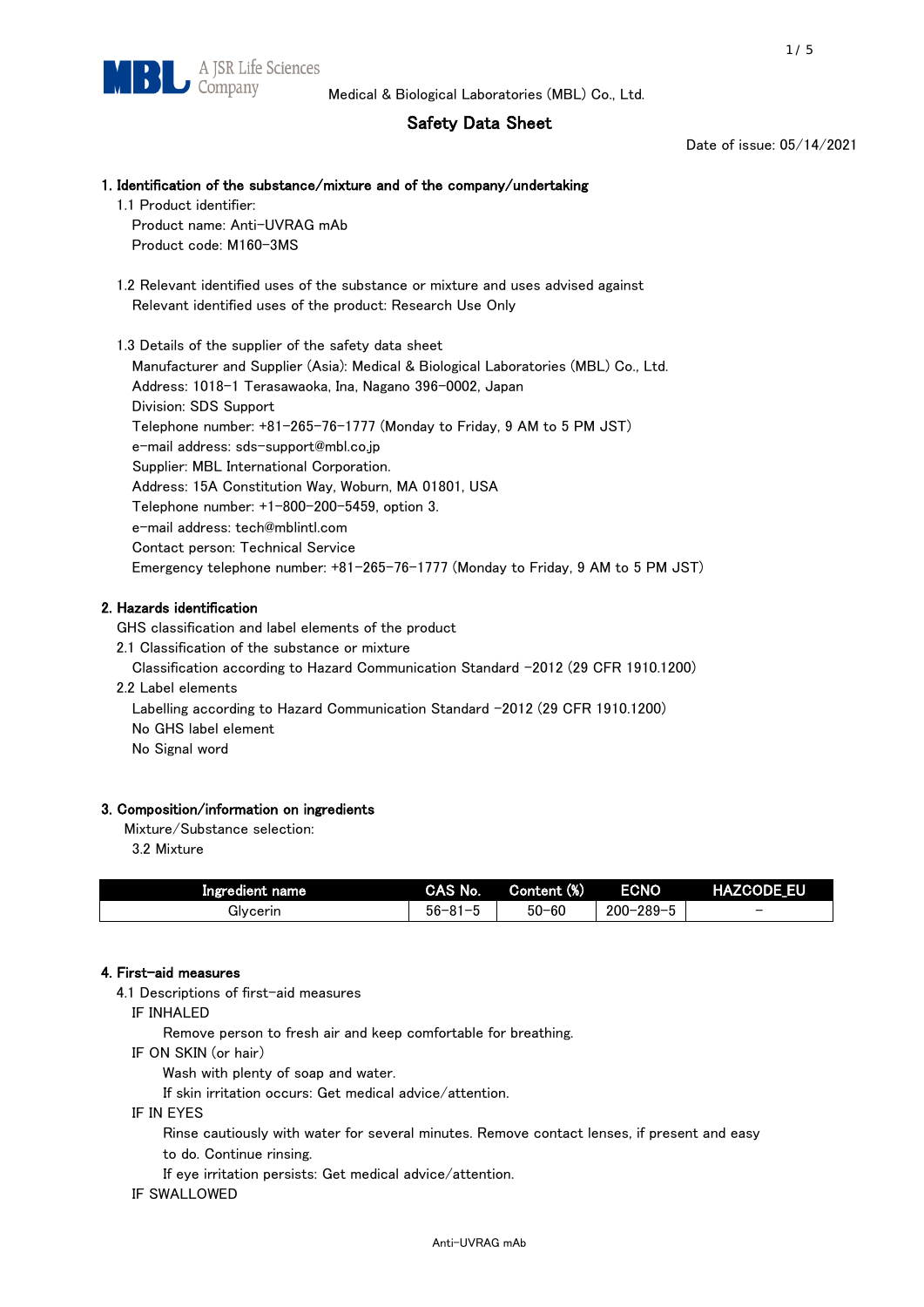Rinse mouth.

### 5. Fire-fighting measures

#### 5.1 Extinguishing media

Suitable extinguishing media

Use appropriate extinguishing media suitable for surrounding facilities.

Unsuitable extinguishing media

Unsuitable extinguishing media data is not available.

5.2 Specific hazards arising from the substance or mixture

Specific hazards arising from the substance or mixture is not available.

5.3 Advice for firefighters

Specific fire-fighting measures

Evacuate non-essential personnel to safe area.

### 6. Accidental release measures

 6.1 Personnel precautions, protective equipment and emergency procedures Wear proper protective equipment.

6.2 Environmental precautions

Prevent spills from entering sewers, watercourses or low areas.

6.3 Methods and materials for containment and cleaning up

 Absorb spill with inert material (dry sand, earth, et al), then place in a chemical waste container.

6.4 Reference to other sections

Refer to section 13

# 7. Handling and storage

 7.1 Precautions for safe handling Preventive measures (Safety treatments) Avoid contact with skin. Avoid contact with eyes. Safety measures data is not available. Any incompatibilities data is not available. Advice on general occupational hygiene Do not get in eyes, on skin, or on clothing. Do not eat, drink or smoke when using this product. Wash hands thoroughly after handling. 7.2 Storage Conditions for safe storage Keep container tightly closed.

Keep cool. Protect from sunlight.

Container and packaging materials for safe handling data is not available.

7.3 Specific end use(s)

Research use only.

#### 8. Exposure controls/personal protection

 8.1 Control parameters Adopted value Adopted value in ACGIH is not available. OSHA-PEL (Glycerin)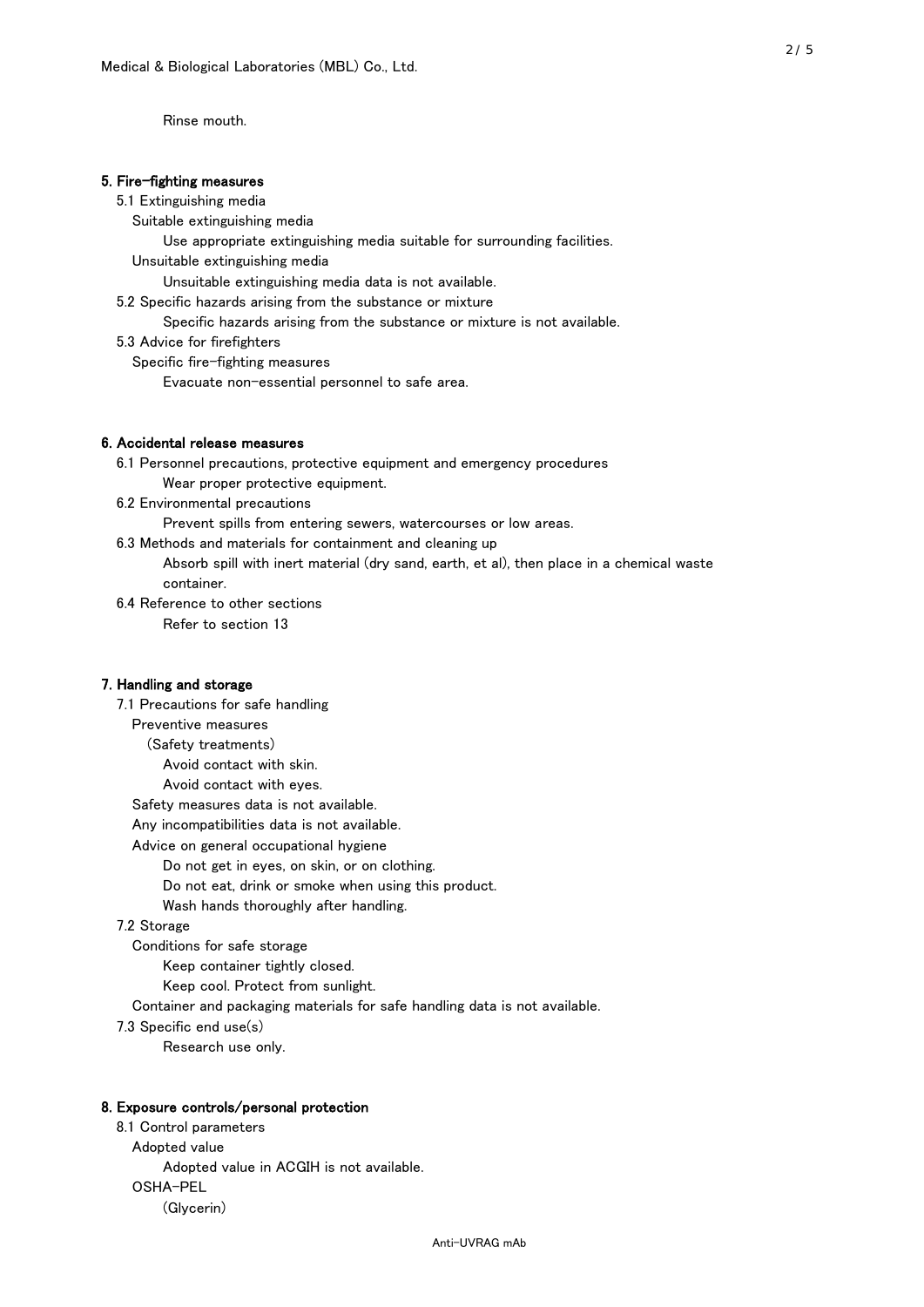TWA: 15mg/m3 (Total dust) TWA: 5mg/m3 (Respirable fraction) NIOSH-REL (Glycerin) See Appendix D 8.2 Exposure controls Appropriate engineering controls Do not use in areas without adequate ventilation. Washing facilities should be available. Individual protection measures Hand protection Wear protective gloves. Eye protection Wear eye/face protection. Skin and body protection Wear protective clothing.

#### 9. Physical and Chemical Properties

 9.1 Information on basic physical and chemical properties Physical state: Liquid Color: Colorless Odor data is not available. Melting point/Freezing point data is not available. Boiling point or initial boiling point data is not available. Flammability (gases, liquids and solids) data is not available. Lower and upper explosion limit/flammability limit data is not available. Flash point data is not available. Auto-ignition temperature data is not available. Decomposition temperature data is not available. pH: Neutral Kinematic viscosity data is not available. Solubility: Water solubility: miscible Solubility in solvent data is not available. n-Octanol/water partition coefficient data is not available. Vapor pressure data is not available. Density and/or relative density data is not available. Oxidising properties data is not available. No Particle characteristics data is not available. 9.2 Other information Other information is not available. 10. Stability and Reactivity 10.1 Reactivity Reactivity data is not available. 10.2 Chemical stability Stable under normal storage/handling conditions. 10.3 Possibility of hazardous reactions

Possibility of hazardous reactions data is not available.

# 10.4 Conditions to avoid

Conditions to avoid data is not available.

#### 10.5 Incompatible materials

Incompatible materials data is not available.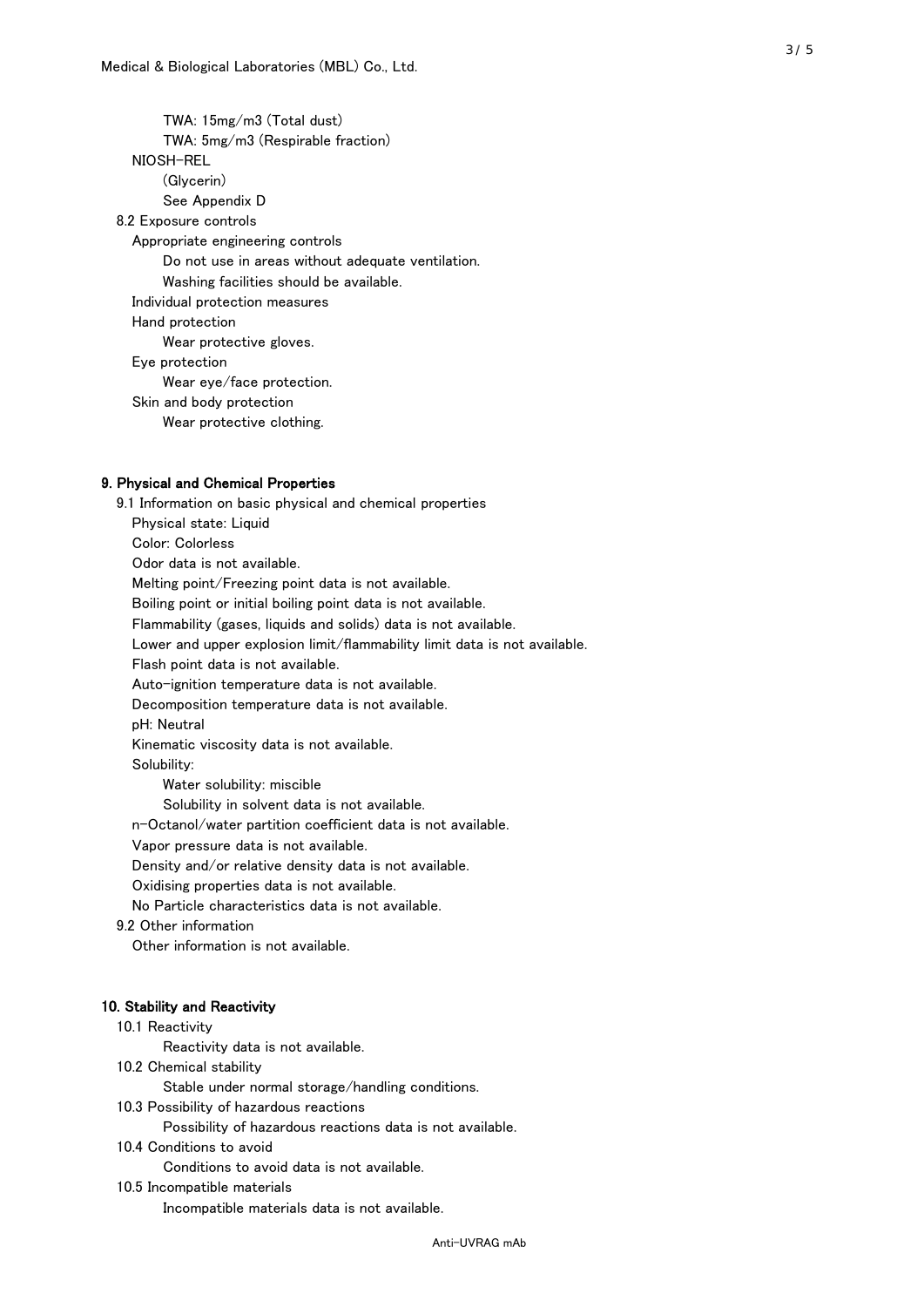10.6 Hazardous decomposition products Hazardous decomposition products data is not available.

### 11. Toxicological Information

 11.1 Information on toxicological effects Acute toxicity data is not available. Irritant properties Skin corrosion/irritation data is not available. Serious eye damage/irritation data is not available. Allergenic and sensitizing effects data is not available. Mutagenic effects data is not available. Carcinogenic effects data is not available. Teratogenic effects data is not available. Reproductive toxicity data is not available. STOT

STOT-single exposure data is not available.

STOT-repeated exposure data is not available.

Aspiration hazard data is not available.

#### 12. Ecological Information

12.1 Ecotoxicity

Ecotoxicity data is not available.

Water solubility

(Glycerin)

miscible (ICSC, 2006)

12.2 Persistence and degradability

Persistence and degradability data is not available.

12.3 Bioaccumulative potential

(Glycerin)

log Pow=-1.76 (ICSC, 2006)

12.4 Mobility in soil

Mobility in soil data is not available.

12.7 Other adverse effects

Ozone depleting chemical data is not available.

#### 13. Disposal considerations

 Description of waste residues and information on their safe handling and methods of disposal, including the disposal of any contaminated packaging

13.1 Waste treatment methods

Dispose of contents/container in accordance with local/national regulation.

Contaminated packing

Dispose of container after using the contents completely.

#### 14. Transport Information

 UN No., UN CLASS 14.1 UN No. or ID No.: Not applicable Not applicable to IMDG Code Not applicable to IATA Dangerous Goods Regulations

 14.5 Environmental hazards MARPOL Annex III - Prevention of pollution by harmful substances Marine pollutants (yes/no): no